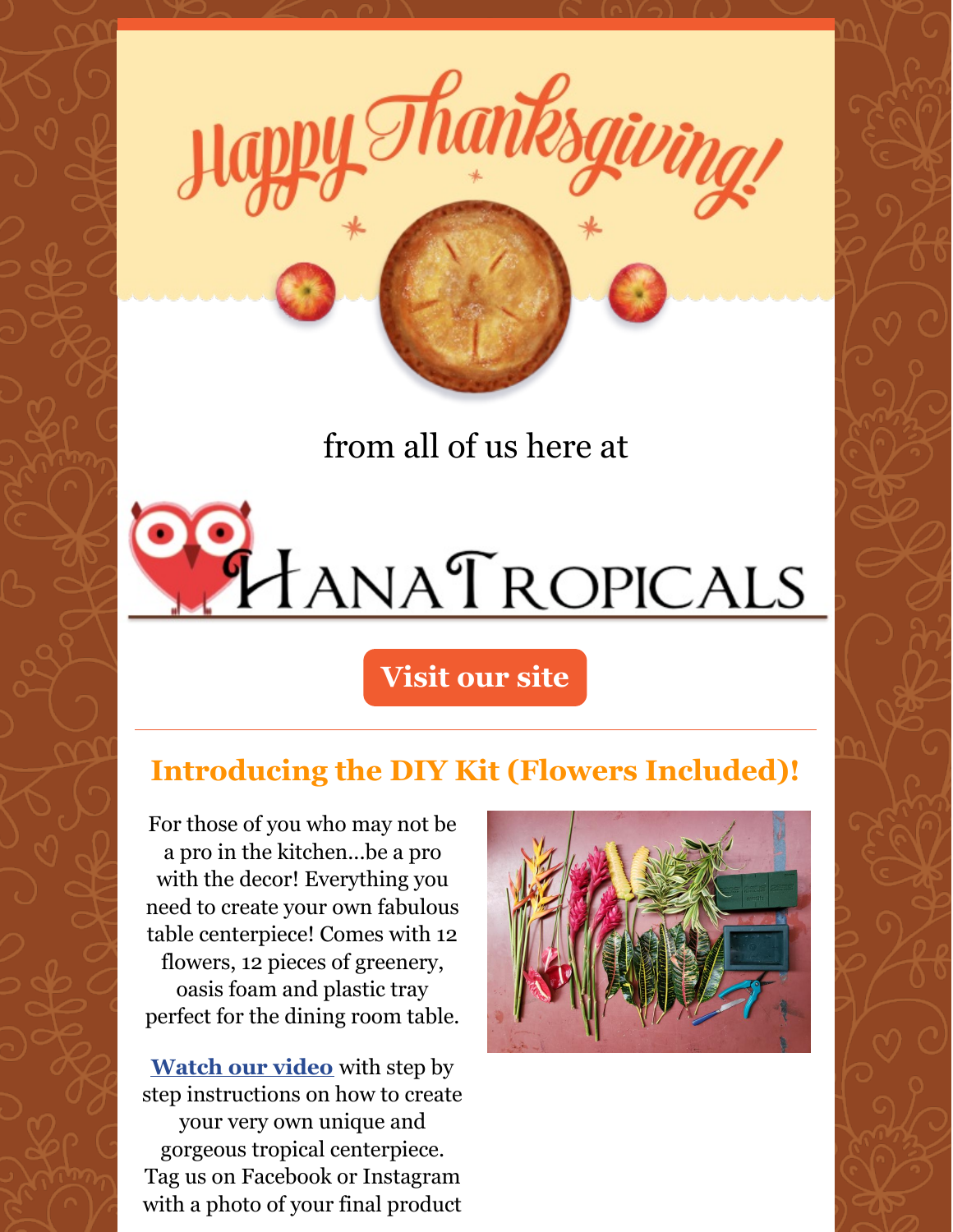and receive a coupon code for 5% off your next order!

**Get [your](http://hanatropicals.com/diy-flower-arranging-kit-flowers-included/) DIY Kit here**



## **This year our Thanksgiving Special is** *EXTRA* **special**



## **Featuring our favorite fall tones**

If you've ordered from Hana Tropicals in the past, you'll be blown away by this year's blend of autumn colors mixed with the tropical MAGIC we love to capture in each hand-harvested arrangement of flowers. You won't be disappointed! This year...be thankful for nature.

*Please keep in mind FedEx does not deliver on Thanksgiving Day, so your arrangement will be delivered Wednesday, November 21st if you wish for delivery Thanksgiving week.*

#### **[Thanksgiving](http://hanatropicals.com/thanksgiving-special/) Special**

**10% OFF Thanksgiving Special when you use**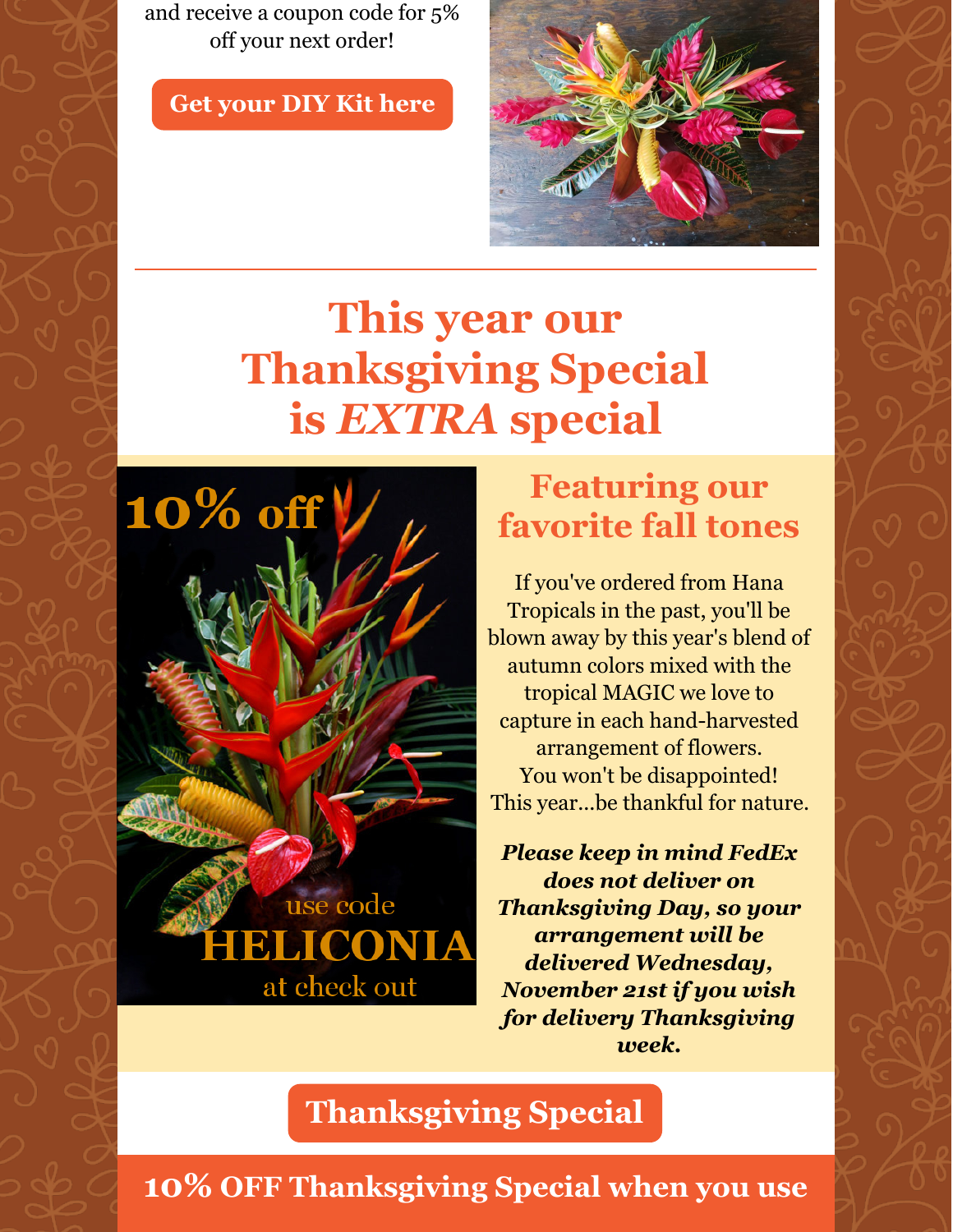#### **code HELICONIA at check out! Offer good for** *24 hours ONLY***.**



Curious about Thanksgiving in Hawaii? Learn more about Makahiki...

#### **[HERE](https://www.downtoearth.org/articles/2011-11/2482/thanksgiving-hawaii)**

"E Mālama I Ka `Āina, E Ola Pono" (Cherish the Land, Live in Health and Harmony)

#### **Employee of the Month ~ Naim**

Our employees here at Hana Tropicals work very hard. **Naim Rutledge** has been an outstanding worker for the past six months he's been with us. One of our best tour guides ever, as well as a goat whisperer, lover of Hawaiian chili peppers, and passionate about harvesting massive amounts of Tropics (affectionately known to him as his babies). We are so thankful for his energy and infectiously positive attitude. Thank you, Naim for helping our customers get their gorgeous tropical flowers! We will miss you dearly.



#### **Avocado Soup**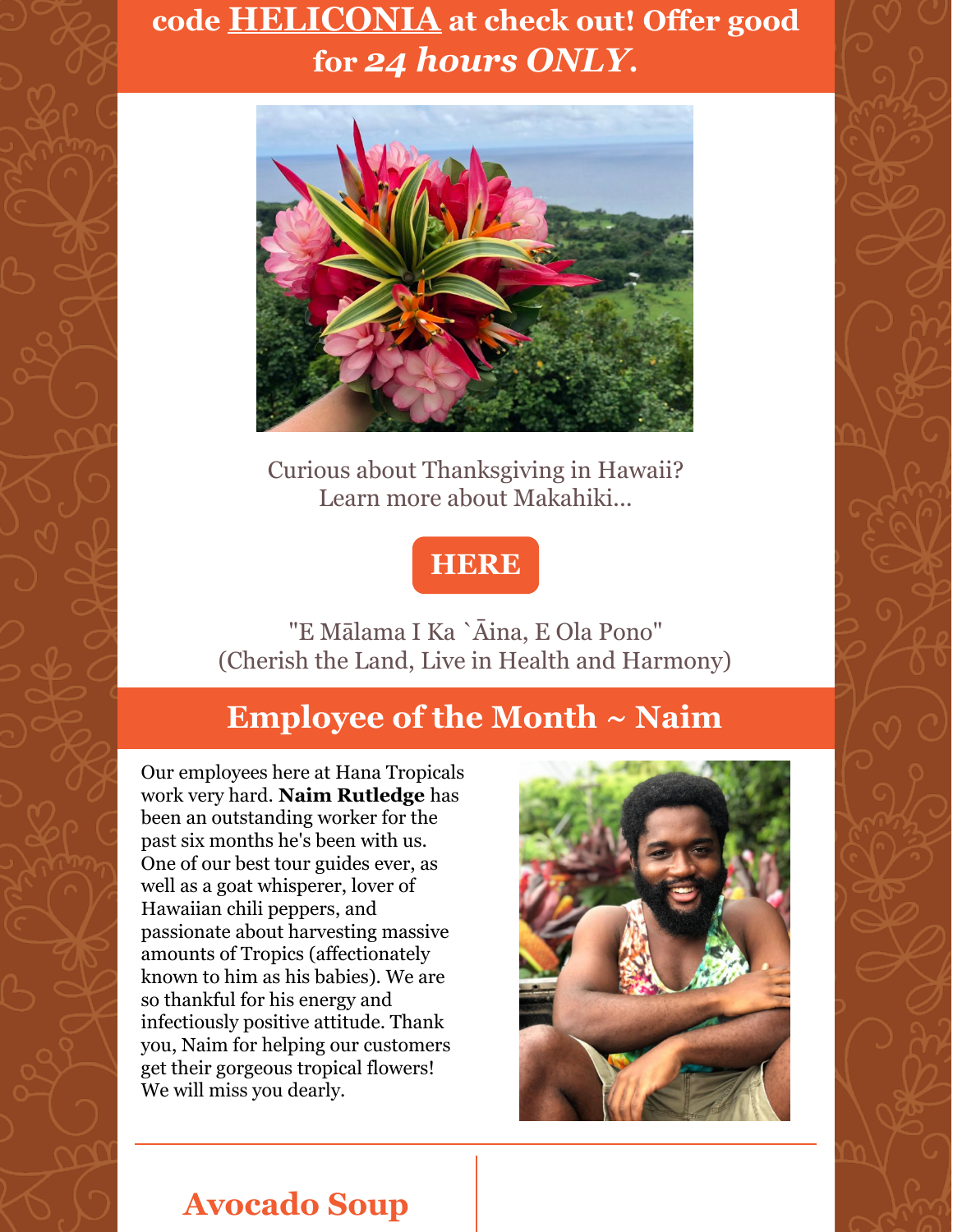Here in Maui, avocado season has just begun. The perfect way to get into the holiday season while also taking advantage of the incredible abundance of avocados is, of course, avocado soup!

#### **Ingredients**

- 3 large, ripe avocados, peeled, pitted and cut into 1/2-inch pieces
- $\cdot$  11/2 cups chicken stock
- $\bullet$  1/4 cup minced scallions
- 2 tablespoons fresh lemon juice
- 2 tablespoons minced fresh cilantro, plus 6 sprigs
- $\cdot$  11/2 teaspoons salt
- $1/2$  teaspoon cayenne
- 1 cup heavy cream (we use coconut milk)
- 1 tablespoon olive oil
- 1 cup corn kernels
- $\bullet$  1/2 teaspoon cumin



#### **Directions**

1. In batches in a food processor, puree the avocados, chicken stock, scallions, lemon juice, cilantro, 1 teaspoon of the salt, and the cayenne.

2. Pour into a soup tureen or large pitcher and stir in the heavy cream just before serving.

3. In a small skillet, heat the oil over medium-high heat.

4. Add the corn kernels, cumin, and remaining 1/2 teaspoon salt, and cook until fragrant and golden brown, about 5 minutes, stirring occasionally.

5. Remove from the heat and garnish each serving of soup with 2 tablespoons of the toasted corn and 1 sprig of cilantro.

> Avocado Soup is incredible served warm or cold!



Hana Tropicals | [hanatropicals.com](http://www.hanatropicals.com) | [htropicals@gmail](mailto:htropicals@gmail.com) 2448 Hana Highway Hana, HI 96713 (808) 248-7533